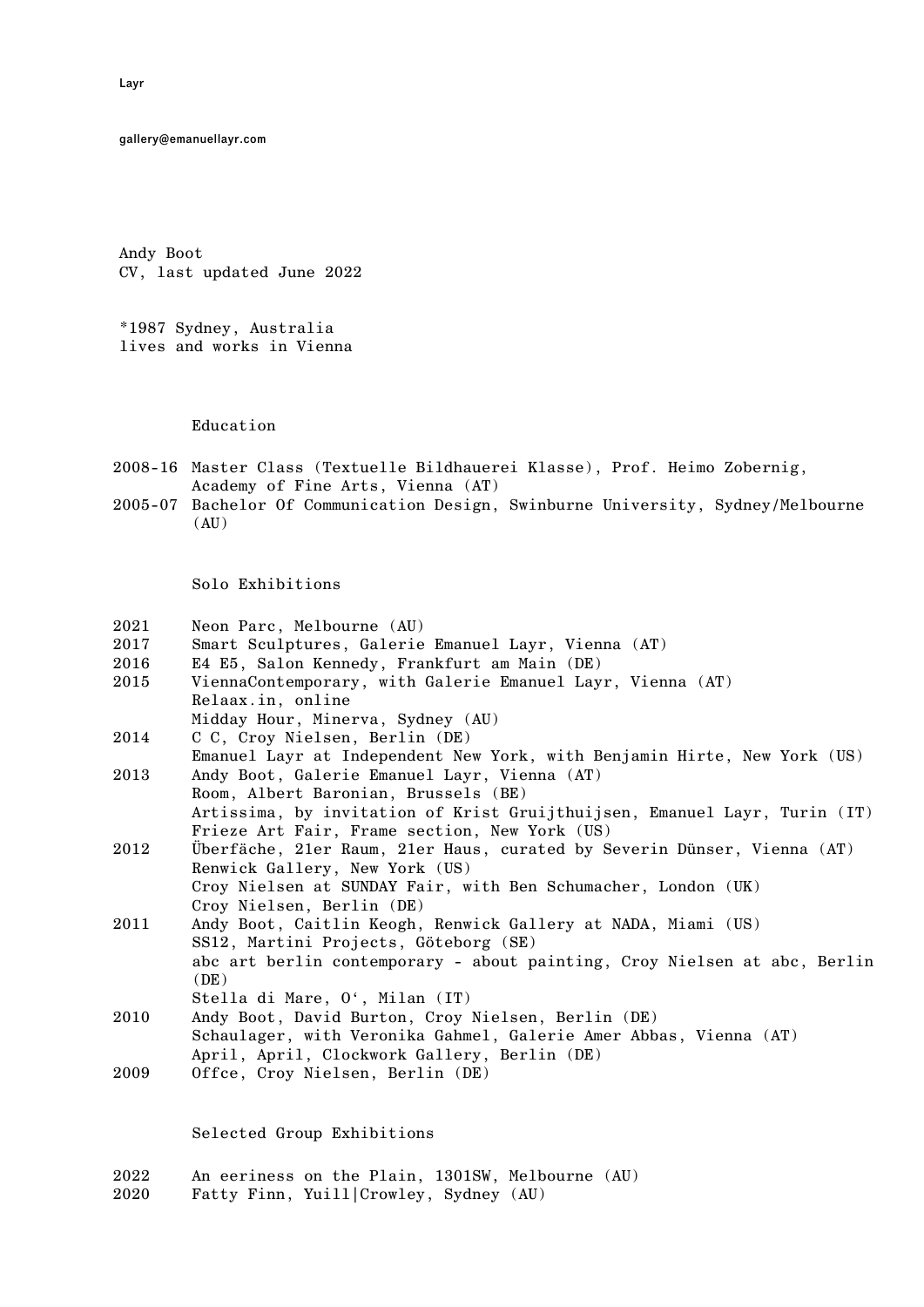| 2019 | Neighbours, RIOT, Ghent (BE)<br>Hard Boiled, Neon Parc, Sydney (AU)                                                                                  |
|------|------------------------------------------------------------------------------------------------------------------------------------------------------|
|      | UKYA City Takeover: Nottingham 2019 (UK)                                                                                                             |
| 2018 | One Colour, Philipp Pflug Contemporary, Frankfurt am Main (DE)                                                                                       |
| 2017 | something, Minerva, Sydney (AU)                                                                                                                      |
|      | ,4 YES   4 NO', Salon Kennedy, Frankfurt, DE<br>Le Musée du Chat, De Markten, Brussels (BE)                                                          |
| 2016 | Vienna Contemporary, with Galerie Emanuel Layr and Croy Nielsen, Vienna                                                                              |
|      | (AT)                                                                                                                                                 |
|      | The Gestural, 21er Haus, Vienna (AT)                                                                                                                 |
|      | Greener Grass, KS Room Meierhof, Schloss Kornberg (AT)                                                                                               |
|      | The Language of Things, 21er Haus, Vienna (AT)                                                                                                       |
|      | Liste Basel, with Galerie Emanuel Layr, Basel (CH)                                                                                                   |
|      | Dream, with Galerie Emanuel Layr, Hong Kong                                                                                                          |
|      | NOW/HERE, Franz Josefs Kai 3, Vienna (AT)                                                                                                            |
|      | Group show, Albert Baronian, Brussels (BE)                                                                                                           |
| 2015 | Relational Changes, curated by Cointemporary, Christine König Galerie,                                                                               |
|      | Vienna $(AT)$                                                                                                                                        |
|      | Full House, Shanaynay, Paris (FR)                                                                                                                    |
|      | Elapse/End, Maisterravalbuena, Madrid (ES)                                                                                                           |
|      | honky tonk lagoon, Spring 1883, with Minerva, Sydney (AU)                                                                                            |
|      | Casual Conversation, Minerva, Sidney (AU)                                                                                                            |
|      | Allegro Giusto, Instituto Svizzero, Rome (IT)<br>Fun House, Minerva Offsite, Melbourne (AU)                                                          |
|      | The Good, The Bad & The Ugly (part 2), Sarah Cottier Gallery, Sydney (AU)                                                                            |
| 2014 | The Go-Between, National Museum of Capodimonte, Naples (IT)                                                                                          |
|      | Lotte Sonnenschein: Bildbaumeister Extended, Temporäre Halle für Kunst,                                                                              |
|      | $Linz$ $(AT)$                                                                                                                                        |
|      | Blackout, Galerie Rodolphe Janssen, Brussels (BE)                                                                                                    |
|      | Allegro Giusto, Istituto Svizzero, Rome (IT)                                                                                                         |
|      | Spring 1883, Minerva, Melbourne (AU)                                                                                                                 |
|      | De Generation of Painting, Fondazione 107, Turin (IT)                                                                                                |
|      | The Go-Between, Sprovieri, London (UK)                                                                                                               |
|      | The Next Level, Annarumma, Napoli (IT)                                                                                                               |
|      | I don't know dem, Spreez, Munich (DE)                                                                                                                |
|      | Sunny and Hilly, Minerva, Sydney (AU)                                                                                                                |
|      | Stay in Love, curated by Chris Sharp. Lisa Cooley, New York and Laurel                                                                               |
| 2013 | Gitlen, New York (US)                                                                                                                                |
|      | Le Milieu du Monde - Het Middelpunt van de wereld, a proposition by David<br>de Tscharner with Le Musée du Chat de Françoise Baronian, Brussels (BE) |
|      | Group Show curated by Martin Erik Andersen, Susanne Ottesen, Copenhagen                                                                              |
|      | (DK)                                                                                                                                                 |
|      | The Collection #3, 21er Haus, Vienna (AT)                                                                                                            |
|      | The Program, Gallery 400, Chicago (US)                                                                                                               |
|      | First   Thirteen, Salon Kennedy, Frankfurt am Main (DE)                                                                                              |
|      | Voyages Intérieurs (Inner Journeys), Maison Particulière, Brussels (BE)                                                                              |
|      | Chat Jet: Painting <beyond> The Medium, Künstlerhaus, Graz (AT)</beyond>                                                                             |
|      | Beyond the Object, Brand New Gallery, Milan (IT)                                                                                                     |
|      | If I Was John Armleder (What a curator is not supposed to do), curated by                                                                            |
|      | Luca Cerizza, Art Genève (CH)                                                                                                                        |
| 2012 | Tiling, Seventeen, London (UK)                                                                                                                       |
|      | Needles in the Camel's Eye, Thomas Duncan Gallery, Los Angeles (US)                                                                                  |
|      | Idea is the Object, curated by Pavan Segal and Tracy Parker, D'Amelio                                                                                |
|      | Gallery, New York (US)<br>The Weight of Living, MOT International, London (UK)                                                                       |
|      | LISTE 17, presented by Renwick Gallery, Basel (CH)                                                                                                   |
|      | Art Cologne, presented by Croy Nielsen, Cologne (DE)                                                                                                 |
|      | SculptureCenter Beneft, New York (US)                                                                                                                |
|      | Nein Teen, One Night Only Gallery, Oslo (NO)                                                                                                         |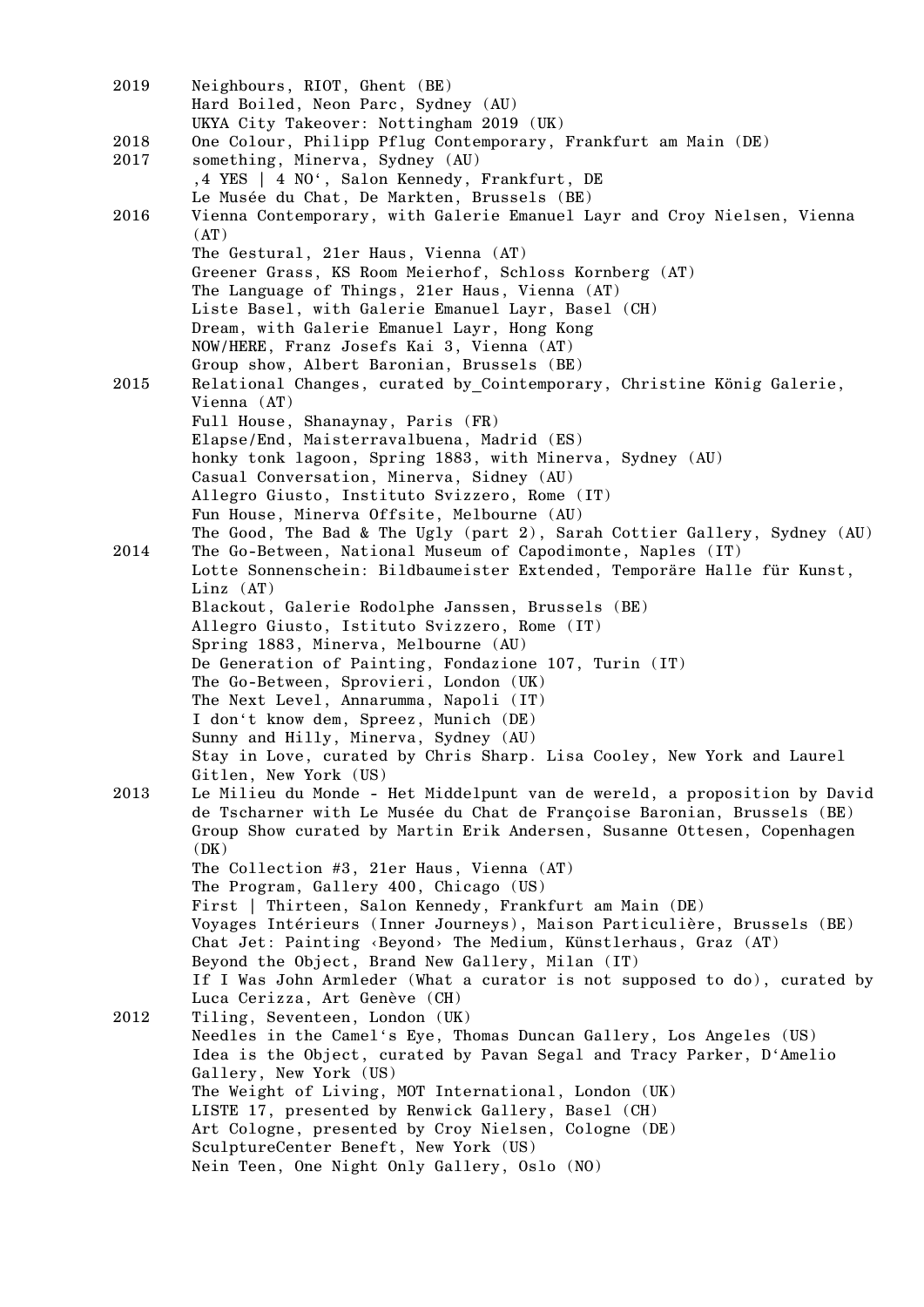2011 Historia Mysteria, Renwick Gallery, New York (US) Attitudes in a state of fux, Artachment; Basel (CH) Attitudes in a state of fux, das weisse haus, Vienna (AT) the pay together thing, Labor, Budapest (HU) Artachments presents, Ausser Haus, Heidelberger Kunstverein, Heidelberg  $(DE)$ LISTE 16, presented by Croy Nielsen, Basel (CH) Dialogos, Assab One, Milan (IT) Offce Special, Croy Nielsen, Berlin (DE) Group show and inauguration of the new gallery space, Croy Nielsen, Berlin (DE) Adventures in a Miniature Landscape, LOG, Bergamo (IT) Obsolete Boundaries, Lust Gallery, Vienna (AT) 2010 NAK Benefzauktion, Neuer Aachener Kunstverein, Aachen (DE) Heterotopias, Musée Cantonal des Beaux-Arts, Lausanne (CH) Seitenfügel NO, Kurzbauergasse/Sportklubstrasse, Vienna (AT) Transition. A Private Matter, curated by Alessandro Castiglioni and Katia Baraldi, Prague (CZ) SUNDAY, Croy Nielsen at SUNDAY Fair, Berlin (DE) Berlin-Paris, Croy Nielsen at Marcelle Alix, Paris (FR)

Grants and Residencies

- 2020 Ateliers des Bundes (AT)
- 2017 Publication grant, BKA (AT)
- 2011 New Work Grant (Emerging), Australia Council for the Arts

Rundgang, Akademie der bildenden künste, Vienna (AT)

- 2008 Nordisk Kunstnersenter Dalsåsen / Nordic Artists' Center, Dale (NO)
- 2007-08 Atelier Rondo, Kultur Steiermark, Graz (AT)

Curatorial

- 2020- chicane.space
- 2014-17 Cointemporary, online
- 2015 , Relational Changes', Cointemporary, , curated by', Christine König Galerie, Vienna, AT

Bibliography

- 2017 Melissa Loughnan, 'Australian to Zeitgeist: An A t Z of Australian Contemporary Art', Thames & Hudson, London 2017 Leigh Cuen, , Why Artists and Art Collectors Love Blockchain Technology'. International Busines Times, 29.08.2017 Matthew Wall, , How Bitcoin is in Itrating the \$60bn glbal artmarket', BBCNews, 25.07.2017
- 2016 '21er Raum 2012-2016', Agnes Husslein-Arco, Severin Dünser, 21er Haus 'Trend Kunst Guide 2016', Trend Das Wirtschaftsmagazin, 35.03.2016